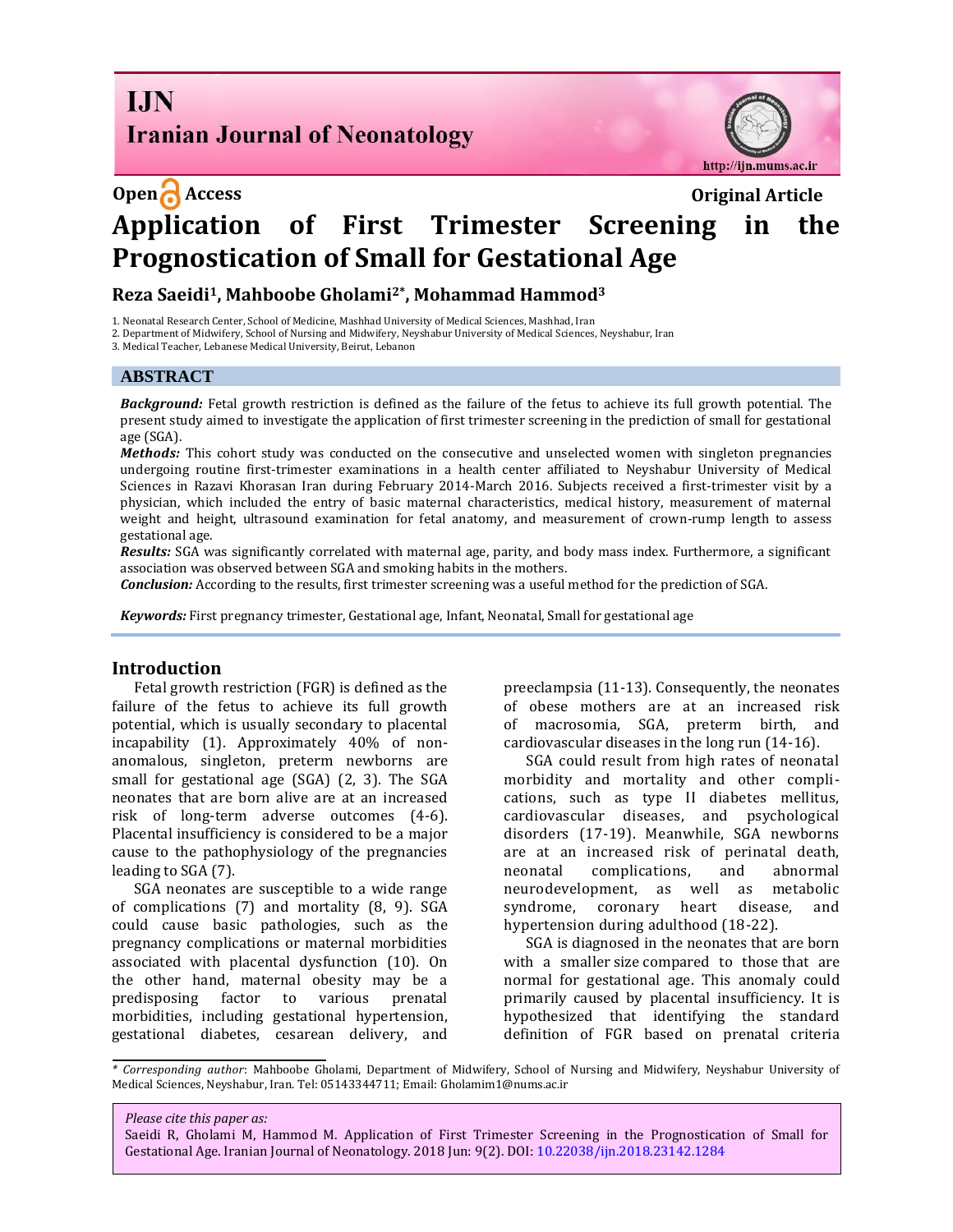might improve the efficiency of first-trimester prognostication of SGA.

With this background in mind, the present study aimed to evaluate the effectiveness of a combined first-trimester screening model, which has been developed by incorporating maternal characteristics and biophysical parameters, in the prediction of placental-related disorders (15, 16).

In Iran, low birth weight is considered to be the major cause of neonatal mortality, as well as several other complications (1). As such, improvement of the neonatal mortality index requires the identification of the influential factors in low birth weight. Another objective of the current research was to investigate the use of first trimester screening for the prediction of SGA (defined postnatally) and compare its efficiency in the prediction of FGR (defined prenatally).

# **Methods**

This cohort study was conducted on 1,050 consecutive and unselected women with singleton pregnancies undergoing routine first-trimester examinations in a health center affiliated to Neyshabur University of Medical Sciences in Razavi Khorasan, Iran during February 2014- March 2016. Subjects received a first-trimester visit by a physician, which included the entry of basic maternal characteristics, medical history, measurement of maternal weight and height, ultrasound examination for fetal anatomy, and measurement of crown-rump length to assess gestational age.

Exclusion criteria of the study were as follows: 1) missing outcome data; 2) presence of major fetal defects or chromosomopathy; 3) miscarriage; 4) fetal mortality before 24 weeks of gestation; 5) termination of pregnancy without medical indications and 6) maternal diabetes. In total, 30 subjects (8.1%) were excluded, and the study was performed on 1,020 participants. SGA was detected in the newborns with the birth/fetal weight of <10th percentile or a birth weight of <2,500 grams (18, 20).

Demographic characteristics of the subjects were recorded in a checklist, including maternal age, parity, weight, height, smoking during pregnancy (a minimum of seven cigarettes per week and average daily of at least one thread), contraceptive method, medical history (e.g., chronic hypertension, diabetes mellitus, renal diseases, autoimmune diseases, congenital or acquired thrombophilic conditions), and obstetric history of the previous pregnancies.

Negative obstetric history was considered as a previous pregnancy with SGA and/or stillbirth. Data on the pregnancy and neonatal outcomes were collected from the hospital records. Blood pressure of the mothers was measured in a seated position after a five-minute rest. In addition, the uterine artery Doppler examination was performed during the first trimester (25). The subjects were followed-up to determine the neonatal weight and examine the association of low birth weight and the aforementioned factors at birth.

Data analysis was performed in SPSS version 19 using the analysis of variance, Bonferroni posthoc test, Pearson's correlation-coefficient, Chisquare, and multiple regression analysis.

# **Results**

Mean maternal age was 26.3±6.8 years (age range: 18-40 years), and the majority of the subjects had high school diploma. Among 1,050 women, 30 cases were excluded from the study due to maternal diabetes. In terms of parity, 30%, 33%, 15%, and 12% of the subjects had one, two, three, and more than three pregnancies, respectively.

Mean body mass index (BMI) was 28.3±0.75 kg/m2. With regard to the occupation status, 70%, 20%, and 5% of the women were housewife, employed, and self-employed, respectively. A positive correlation was observed between maternal age and neonatal birth weight (P=0.043). In addition, maternal BMI and SGA were significantly correlated (P=0.031), and the mothers with the BMI of  $\langle 19.8 \text{ kg/m}^2 \rangle$  had SGA neonates.

Our findings indicated a significant difference between the mothers with SGA neonates and those with normal neonates in terms of parity (P=0.036) (Table 1). Nonetheless, no significant difference was observed between these groups in terms of the income status and systolic and diastolic blood pressure (P>0.05) (Table 1). Furthermore, there was a positive association between maternal smoking habits and SGA, and the rate of SGA was higher in the mothers using cigarettes compared to non-smoking subjects (P=0.001). However, no significant difference was noted between the two groups in terms of the contraceptive method (P>0.05).

The results of multiple regression analysis revealed that maternal age, BMI, smoking habits, and parity could predict SGA (Table 2). Accordingly, factors such as maternal age, BMI,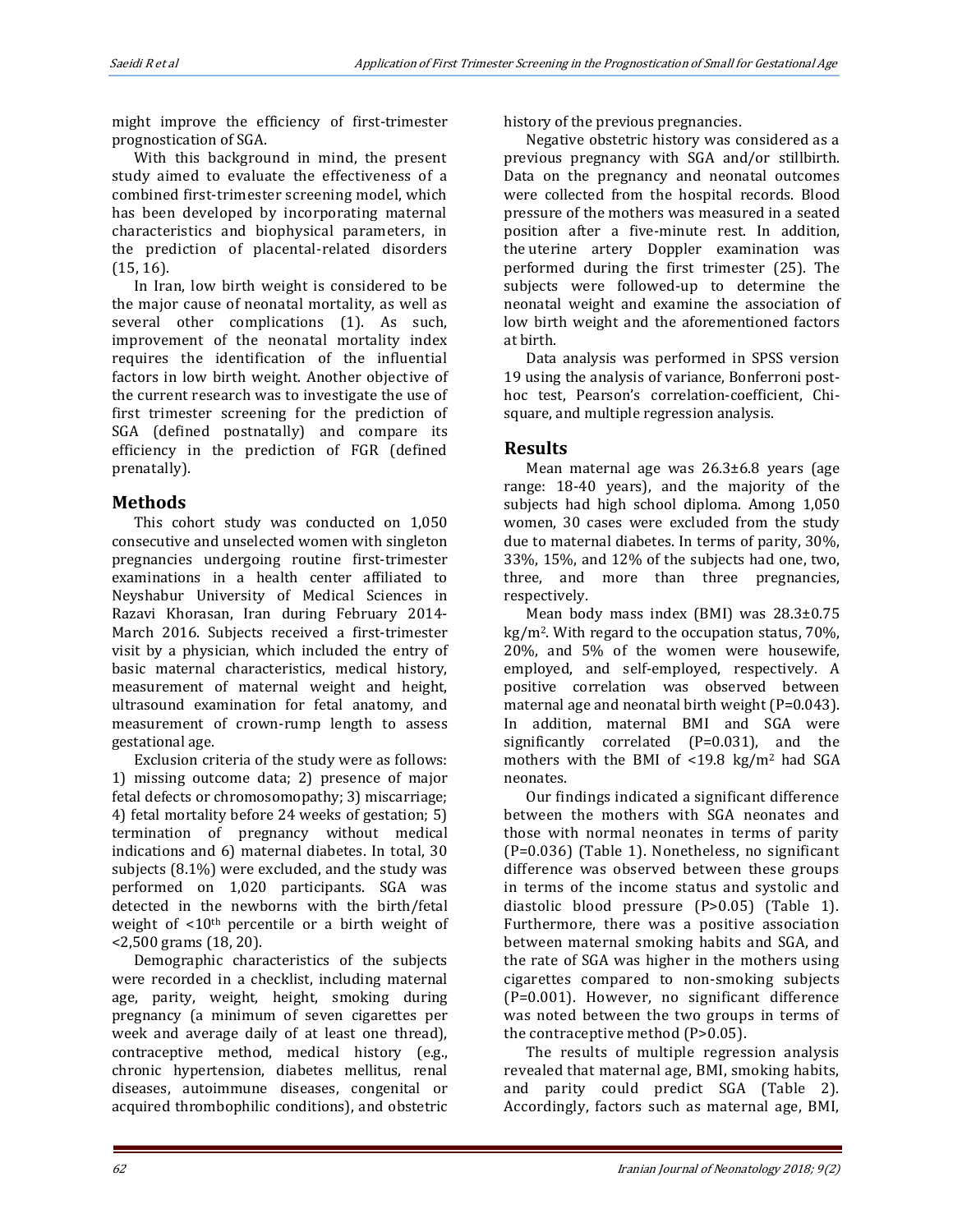|  |  | <b>Table 1.</b> Comparison of Study Groups in Terms of Investigated Variables |
|--|--|-------------------------------------------------------------------------------|
|  |  |                                                                               |

| Variables                | Normal $(n=800)$    | Small for Gestational Age (n=220) | P-value |
|--------------------------|---------------------|-----------------------------------|---------|
|                          | Mean±SD             | Mean±SD                           |         |
| Parity                   | $2.41 \pm 0.6$      | $1.61 \pm 0.4$                    | 0.036   |
| Maternal Age             | $34.23 \pm 6.430$   | $26.33 \pm 3.32$                  | 0.043   |
| Neonatal Weight          | $92.31 \pm 2826.53$ | 2396.35±112.79                    | 0.028   |
| Income Status            | 32±304.736          | $53 \pm 360.000$                  | 0.629   |
| Body Mass Index          | $0.75 \pm 28.27$    | $1.09 \pm 26.5$                   | 0.031   |
| Maternal Weight          | $2.48 \pm 68.14$    | $69.524 \pm 2.02$                 | 0.015   |
| Systolic Blood Pressure  | $12.99 \pm 0.50$    | $13.74 \pm 0.38$                  | 0.590   |
| Diastolic Blood Pressure | $8.21 \pm 0.27$     | $8.78 \pm 0.30$                   | 0.916   |

| <b>Table 2.</b> Results of Multiple Regression Analysis for Prediction of Small for Gestational Age |
|-----------------------------------------------------------------------------------------------------|
|-----------------------------------------------------------------------------------------------------|

|                       | 'Beta)  | m    | P<    |      |     |       | P<   |
|-----------------------|---------|------|-------|------|-----|-------|------|
| Parity                | 0.34    | 5.3  | 0.001 |      |     |       |      |
| Maternal age          | $-0.23$ | 4.3  | 0.001 |      |     |       |      |
| Maternal weight       | 0.43    | 9.7  | 0.001 | 0.20 | 8.6 | 256.5 | 0.05 |
| Cigarette consumption | 0.07    | 0.87 | 0.70  |      |     |       |      |

and parity could predict 20% of the SGA variance.

# **Discussion**

According to the results of the present study, SGA had a significant correlation with maternal age, parity, and BMI. Additionally, maternal smoking habits were significantly correlated with SGA. The results also demonstrated that maternal age, parity, and BMI could predict 20% of the SGA variance.

In a study in this regard, [Hafner](https://obgyn.onlinelibrary.wiley.com/action/doSearch?ContribAuthorStored=Hafner%2C+E) claimed that the sonograpbic measurement of the placental volume alone is not an effective technique for predicting SGA infants, and a comprehensive review might be required as well (23). On the other hand, the findings of Yousefi indicated that maternal demographic characteristics, gestationrank prenatal healthcare, pregnancy weight gain, chronic diseases, gestational infections, and drug consumption are not correlated with neonatal weight, which is inconsistent with the results of the present study (24).

In a study by Ndiaye et al., no significant difference was reported between the SGA group and eutrophic new-born groupin terms of the mean age ( $P=0.44$ ), gravidity ( $P=0.7$ ), and parity (P=0.48). However, in the mentioned study, the mothers of the SGA neonates had lower weight compared to those with normal newborns. Meanwhile, mean maternal BMI was found to be within the normal range in both groups. In the mentioned study, neonatal weight was significantly correlated with maternal age and education level. However, the researchers denoted no significant correlation between neonatal weight and maternal occupation/income

status (25). These findings are in congruence with the current research; it is also notable that in the present study, no significant correlation was observed between maternal education level and SGA.

In another study by Aldous and Calfio, the findings indicated that the risk of SGA may increase due to higher parity (P=0.04) (26), which is inconsistent with our findings. However, in line with the results of the current research, maternal age was found to affect birth weight in the mentioned study. Therefore, it could be concluded that increased maternal age in the first childbirth is an independent risk factor for low birth weight and preterm birth of white infants in the United States. In the present study, race was not assessed due to the investigated region.

According to the results of the present study, maternal weight gain during pregnancy was correlated with neonatal weight, which is consistent with the findings of Marica et al. (27). In line with the results obtained by Klufio et al. (28), maternal age and smoking habits had significant associations with neonatal weight. In the present study, no significant difference was observed between the two groups in terms of the systolic and diastolic blood pressure, while Marica reported an indirect correlation between neonatal weight and maternal blood pressure (27). This discrepancy could be due to the fact that none of the mothers in our research had hypertension.

## **Conclusion**

According to the results first pregnancy trimester screening was a useful method for the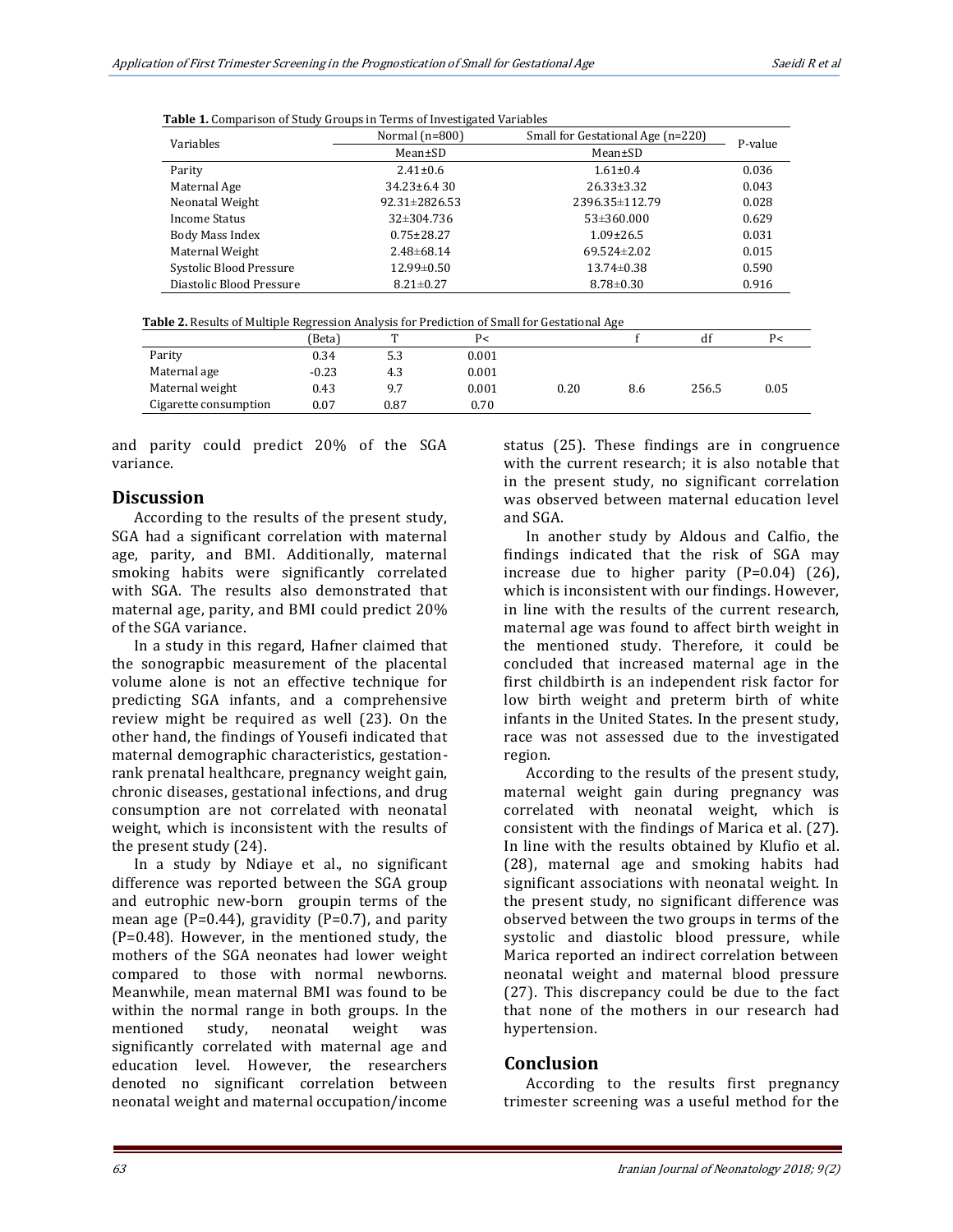prediction of SGA.

## **Acknowledgments**

Hereby, we extend our gratitude to Neyshabur University of Medical Sciences in Razavi Khorasan Province, Iran for supporting this research project.

# **Conflicts of interests**

There is no conflict of interest**.**

## **References**

- 1. Lackman F, Capewell V, Gagnon R, Richardson B. Fetal umbilical cord oxygen values and birth to placental weight ratio in relation to size at birth. Am J Obstet Gynecol. 2001; 185(3):674-82.
- 2. Gardosi J, Kady SM, McGeown P, Francis A, Tonks A. Classification of stillbirth by relevant condition at death (ReCoDe): population based cohort study. BMJ. 2005; 331(7525):1113–7.
- 3. Perinatal and Maternal Mortality Review Committee. Ninth annual report of the perinatal and maternal mortality review committee: reporting mortality 2013. Wellington: Health Quality and Safety Commission; 2015.
- 4. Barker DJ, Osmond C, Forsen TJ, Kajantie E, Eriksson JG. Maternal and social origins of hypertension. Hypertension. 2007; 50(3):565-71.
- 5. Baschat AA. Neurodevelopment following fetal growth restriction and its relationship with antepartum parameters of placental dysfunction. Ultrasound Obstet Gynecol. 2011; 37(5):501–14.
- 6. MacLennan AH, Thompson SC, Gecz J. Cerebral palsy: causes, pathways, and the role of genetic variants. Am J Obstet Gynecol. 2015; 213(6): 779-88.
- 7. Parra-Saavedra M, Crovetto F, Triunfo S, Savchev S, Peguero A, Nadal A, et al. Placental findings in lateonset SGA births without Doppler signs of placental insufficiency. Placenta. 2013; 34(12): 1136-41.
- 8. Morken NH, Klungsoyr K, Skjaerven R. Perinatal mortality by gestational week and size at birth in singleton pregnancies at and beyond term: a nationwide population-based cohort study. BMC Pregnancy Childbirth. 2014; 14:172.
- 9. Kristensen S, Salihu HM, Keith LG, Kirby RS, Fowler KB, Pass MA. SGA subtypes and mortality risk among singleton births. Early Hum Dev. 2007; 83(2):99-105.
- 10. McCowan L, Horgan RP. Risk factors for small for gestational age infants. Best Pract Res Clin Obstet Gynaecol. 2009; 23(6):779-93.
- 11. Schrauwers C, Dekker G. Maternal and perinatal outcome in obese pregnant patients. J Matern Fetal Neonatal Med. 2009; 22(3):218-26.
- 12. Torloni MR, Betran AP, Horta BL, Nakamura MU, Atallah AN, Moron AF, et al. Prepregnancy BMI and the risk of gestational diabetes: a systematic review of the literature with meta-analysis. Obes Rev. 2009;

10(2):194-203.

- 13. Huda SS, Brodie LE, Sattar N. Obesity in pregnancy: prevalence and metabolic consequences. Semin Fetal Neonatal Med. 2010; 15(2):70-6.
- 14. McDonald SD, Han Z, Mulla S, Beyene J; Knowledge Synthesis Group. Overweight and obesity in mothers and risk of preterm birth and low birth weight infants: systematic review and meta-analyses. BMJ. 2010; 341:c3428.
- 15. Alberico S, Montico M, Barresi V, Monasta L, Businelli C, SoiniV, et al. The role of gestational diabetes, pre-pregnancy body mass index and gestational weight gain on the risk of newborn macrosomia: results from a prospective multicentre study. BMC Pregnancy Childbirth. 2014; 14:23.
- 16. Reynolds RM, Allan KM, Raja EA, Bhattacharya S, McNeill G, Hannaford PC, et al. Maternal obesity during pregnancy and premature mortality from cardiovascular event in adult offspring: follow-up of 1 323 275 person years. BMJ. 2013; 347:f4539.
- 17. McIntire DD, Bloom SL, Casey BM, Leveno KJ. Birth weight in relation to morbidity and mortality among newborn infants. N Engl J Med. 1999; 340(16): 1234-8.
- 18. Waterland R. Is epigenetics an important link between early life events and adult disease? Horm Res. 2009; 71(Suppl 1):13-6.
- 19. Schlotz W, Phillips DI. Fetal origins of mental health: evidence and mechanisms. Brain Behav Immun. 2009; 23(7):905-16.
- 20. Poon LC, Zaragoza E, Akolekar R, Anagnostopoulos E, Nicolaides KH. Maternal serum placental growth factor (PlGF) in small for gestational age pregnancy at  $11(+0)$  to  $13(+6)$  weeks of gestation. Prenat Diagn. 2008; 28(12):1110-5.
- 21. Crovetto F, Figueras F, Triunfo S, Crispi F, Rodriguez-Sureda V, Peguero A, et al. Added value of angiogenic factors for the prediction of early and late preeclampsia in the first trimester of pregnancy. Fetal Diagn Ther. 2014; 35(4):258-66.
- 22. Baghaie M, Adlshoar M, Pakseresht S, Kazemnejad A. Survey predictive factors of neonatal low birth weight in mothers referring to hospitals in Rasht. J Holist Nurs Midwifery. 2005; 15(2):33-8.
- 23. Hafner E, Philipp T, Schuchter K, Dillinger‐Paller B, Philipp K, Bauer P. Second‐trimester measurements of placental volume by three‐dimensional ultrasound to predict small‐for‐gestational‐age infants. Ultrasound Obstet Gynecol. 1998; 12(2): 97-102.
- 24. Yusefi J, Mirzade M, Tavasoli Askari N. To study the prevalence of LBW and to determine the ratio preterm to IUGR during one year in 22 Bahman Hospital in Mashhad. Med Sci. 2014; 5(1):1-6.
- 25. Ndiaye O, Ba M, Diack-Mbaye A, Diouf L, Sow HD, Sylla A, et al. Risk factors for low birth weight: influence of maternal age, parity, gestational age, nutritional status and maternal pathology. Dakar Med. 1998; 43(2):188–90.
- 26. Aldous MB, Edmindon MB. Maternal age at first